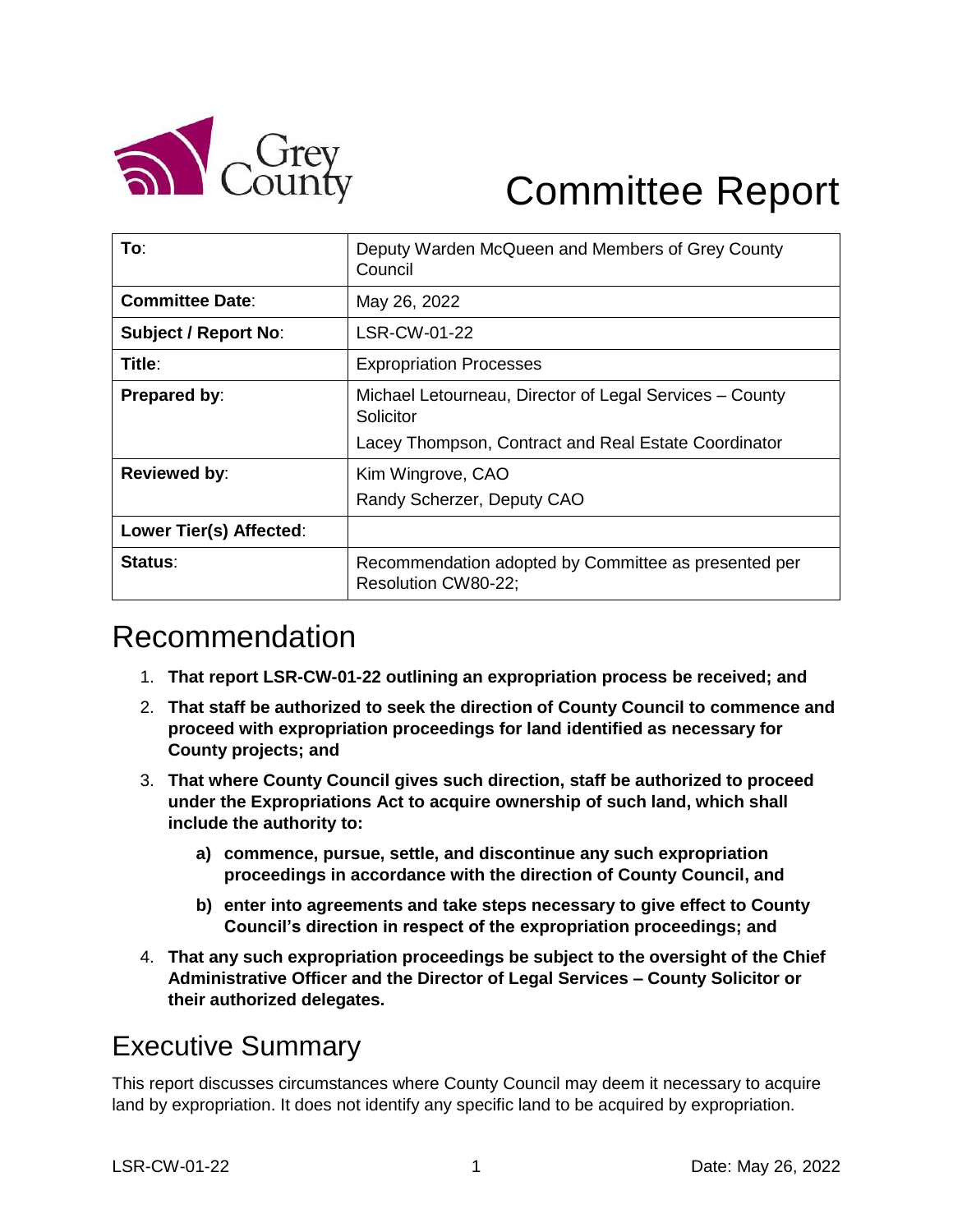Expropriation is a process by which the County can obtain ownership of land necessary for capital projects. It is governed by the provincial Expropriations Act. When land is expropriated, compensation is payable to any affected landowner based on fair market value. The value of compensation may be agreed between the County and the landowners, or the landowner may seek to have the amount of compensation determined by the Ontario Land Tribunal (OLT), which may occur through a mediated process or arbitration.

Although purchasing property by agreement is always preferable, there are circumstances where it may be necessary for the County to expropriate land to pursue capital projects. This report proposes a process for the County to pursue expropriation of necessary land. Any expropriation would require specific direction from County Council prior to the initiation of expropriation proceedings and would only be pursued where staff have identified that an agreement cannot be reached for purchase of a property at fair market value.

# Background and Discussion

Staff engaged in negotiating the purchase of land for County capital projects are encountering increasing difficulty in successfully negotiating purchase agreements. In many cases, agreements cannot be reached for one or more of the following reasons:

- 1. the landowner seeks a price for the land in excess of fair market value
- 2. the landowner seeks additional consideration in the purchase process that is beyond what can be provided by the County
- 3. the landowner is simply unwilling to discuss selling property to the County.

In general, the County is required to pay no more than fair market value to acquire ownership of a property. This is reflected in the County's Sale and Acquisition of Land Policy (G-Gen-003) and its Acquisition of Land Procedure (G-GEN-003-002).

Under section 106(2) of the Municipal Act, 2001, the County is legally prohibited from granting bonuses to "any manufacturing business or other industrial or commercial enterprise", which is a broad category of landowners. Payment of a purchase price for land over its fair market value may constitute prohibited bonusing.

In general, staff are of the view that any land purchase should be made on the principle of paying a fair market value purchase price, together with compensation for any significant negative impacts resulting from the sale.

Difficulties for staff arise when the landowner seeks more for their land than the County can provide, or where the landowner will not enter negotiations for a sale. The land staff seek to purchase is integral to the completion of an approved capital project; and without it, the project cannot proceed based on the design or plans established for it.

Staff have identified that in cases such as these, it may be necessary to proceed under Section 2 of the Acquisition of Land Procedure (G-GEN-003-002), which provides for land acquisition by expropriation where it is deemed necessary. That Procedure was approved in 2012 as part of the Sale and Acquisition of Land Policy (G-GEN-003), but did not provide for a particular process to proceed with expropriation. Staff are reviewing that policy in order to bring an update forward for Council's consideration; expanded details regarding expropriation processes are expected to be included.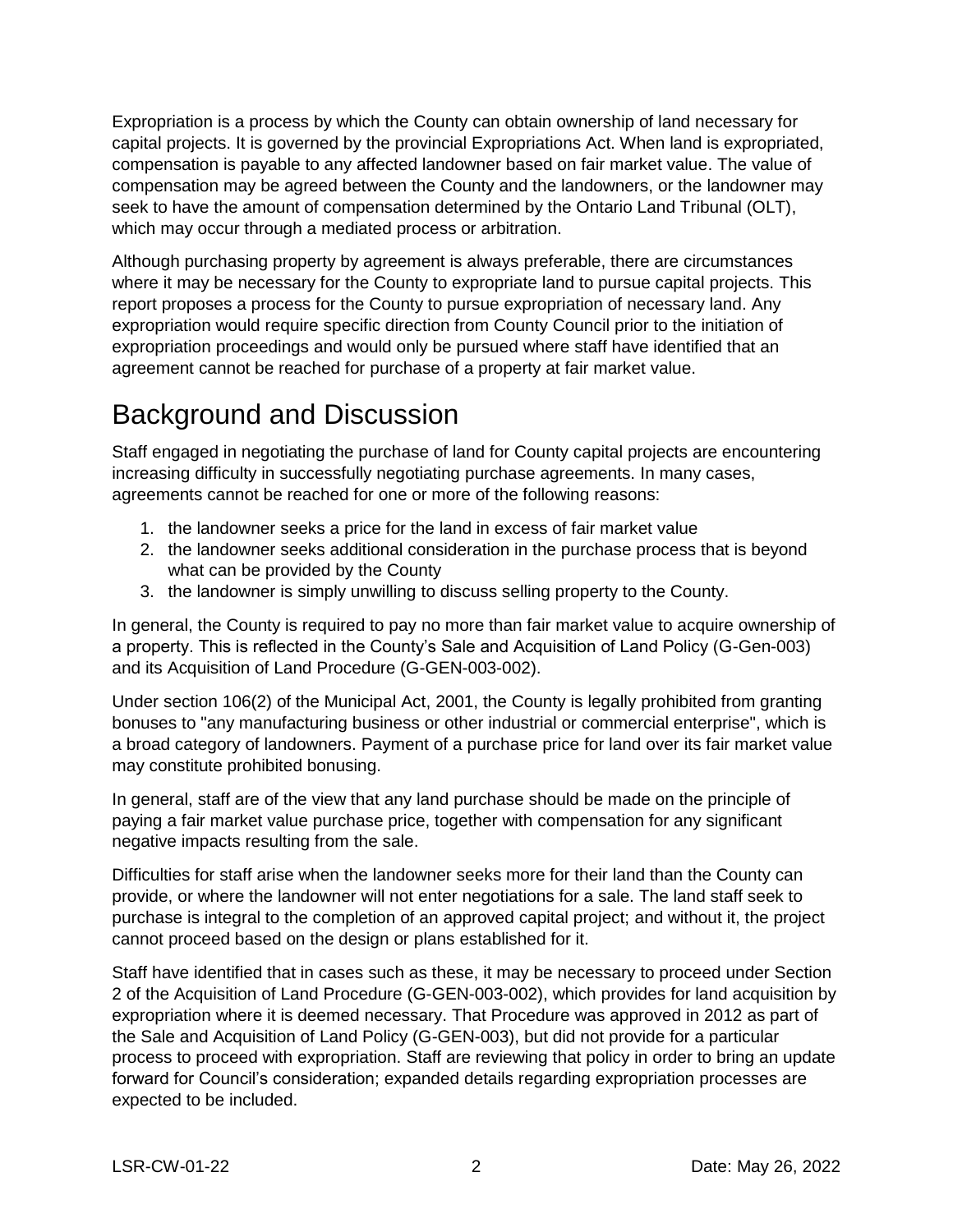## Expropriation process under the Expropriations Act

The expropriation process itself is governed by the provincial Expropriations Act, R.S.O. 1990 c. E.26.

At a high level, the Act provides for:

- A process by which an "expropriating authority" such as a municipality may obtain ownership of land by expropriation
- A process by which owners of land are compensated for the fair market value of the land expropriated and other losses arising from the expropriation
- Dispute resolution mechanisms for those processes

The process for obtaining ownership of land by expropriation follows these basic steps:

- 1. Land is identified for expropriation this may also include rights that are "less" than full ownership, such as easements or time-limited rights that may be used only to facilitate construction
- 2. A formal notice is issued to the landowner(s) and to the general public to apply to start the expropriation process
- 3. Within 30 days of the notice being issued, the landowner or other interested parties (e.g. tenants) may request a "hearing of necessity" where a hearing officer from the Ontario Land Tribunal (OLT) reviews the proposed expropriation and issues a non-binding report
- 4. The relevant "approval authority" considers the expropriation application and, if a hearing was conducted, the report from the hearing officer
	- a. Note: County Council is its own "approval authority" under the Act
- 5. The approval authority may approve the expropriation application as it was submitted, approve it with (limited) modifications, or reject it
- 6. If approved, a survey of the expropriated land called an expropriation plan" must be registered on title to the property within 3 months of approval; ownership of the property is automatically transferred to the expropriation authority when the plan is registered
- 7. Within 3 months of registration of the expropriation plan, an offer of compensation must be made to the owner
- 8. If the owner does not accept the compensation offered, the amount may be settled via the OLT through negotiation and then arbitration, if necessary. The amount of compensation is generally determined on the value of appraisals obtained by the parties.

More detail on the process is in the diagram below: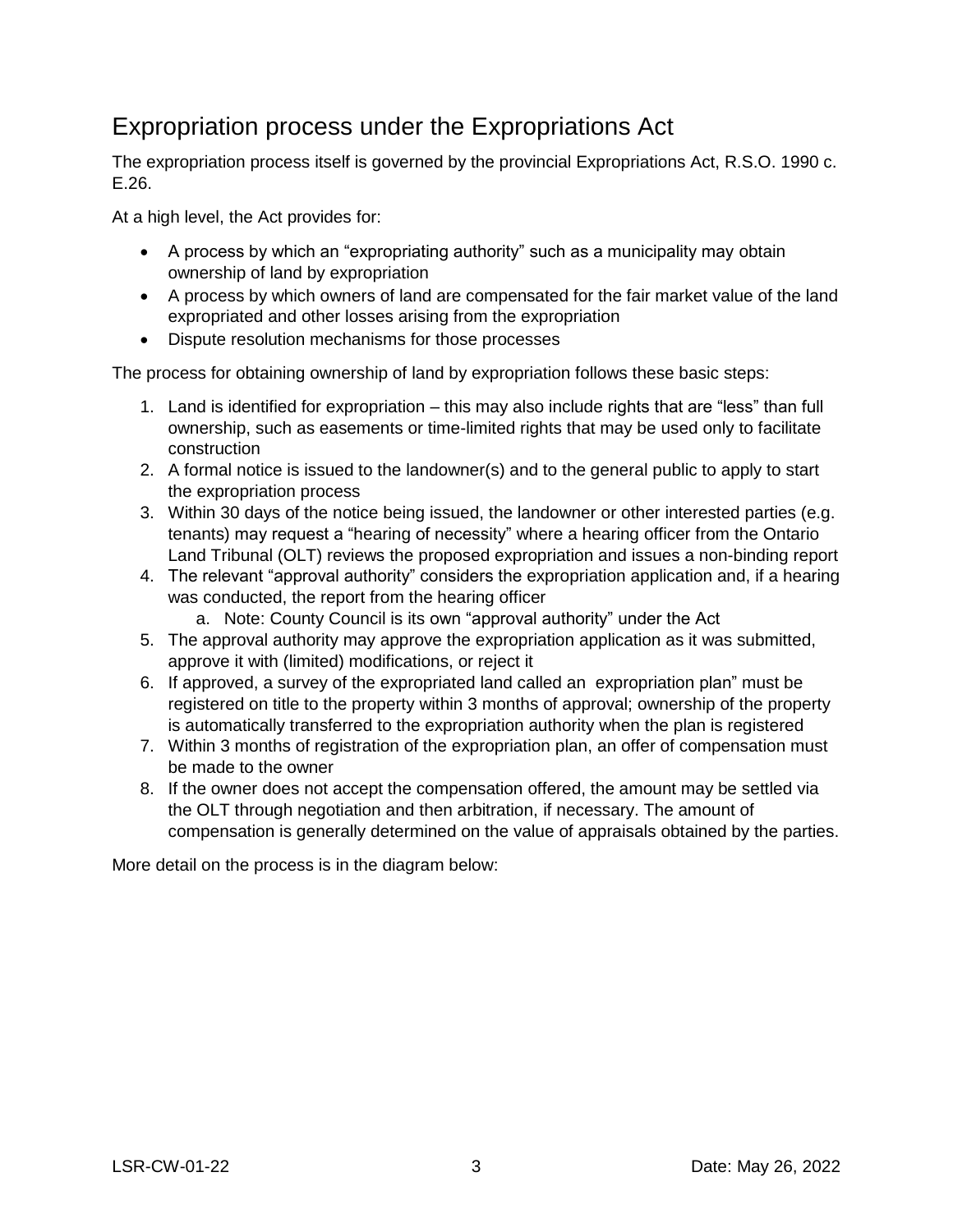

Adapted from Expropriation Law in Ontario; Williams, Skinner, Helfland; LexisNexis, 2021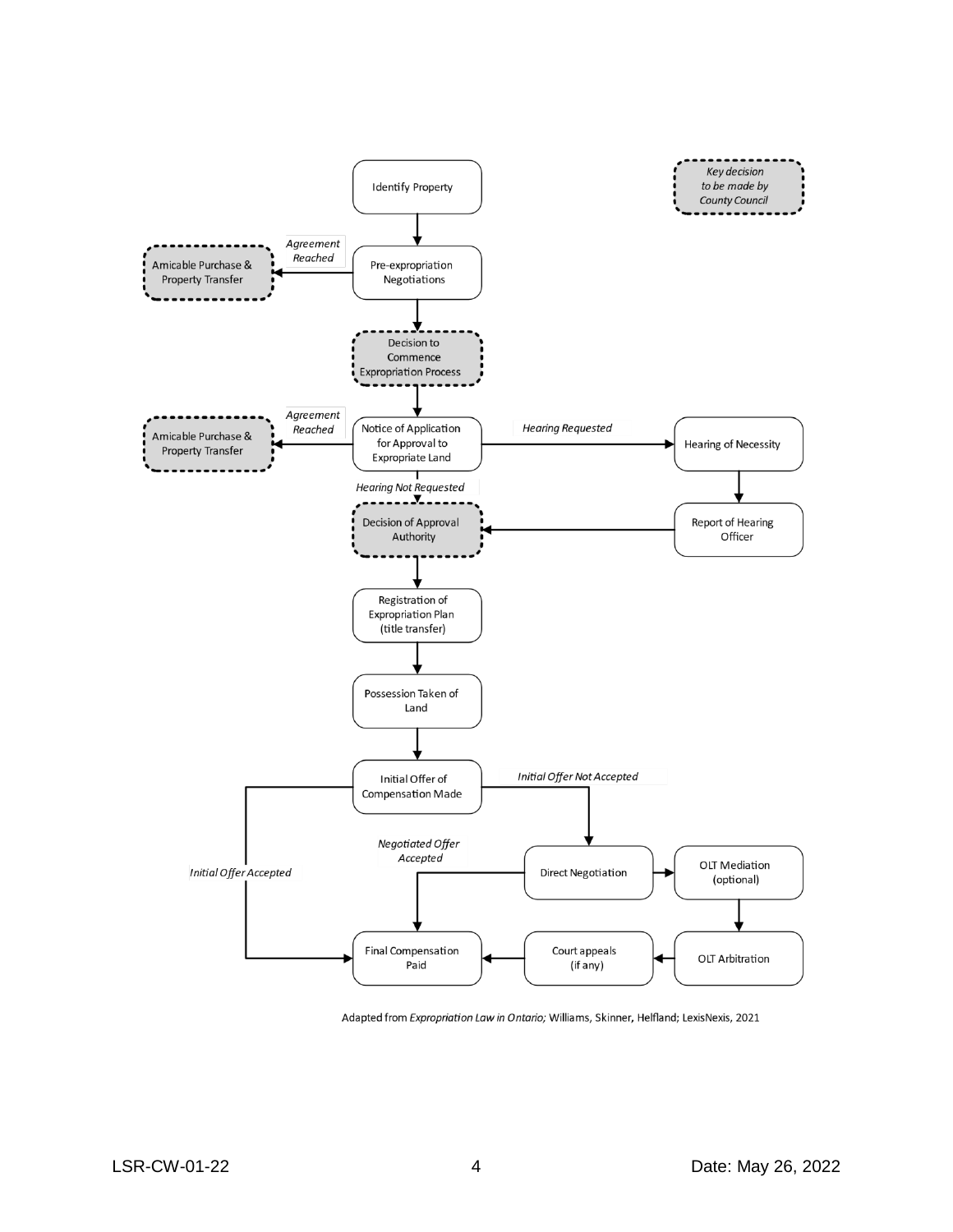At any point prior to registering the expropriation on title (point #6 in the list above), the expropriating authority may stop pursuing the expropriation process and no compensation is payable to the landowner. After registration, compensation for the value of the land, impacts related to the expropriation, and the owner's reasonable costs in pursuing compensation (generally legal and appraisal costs) is payable.

Similarly, the expropriating authority and the landowner may come to a voluntary agreement for the purchase and sale of the lands at any time before the expropriation is registered on title. After registration, they may still come to voluntary agreement on the amount of compensation to be paid.

## Proposed process for County acquisition of land by expropriation

In general, staff intend to continue to follow established processes to purchase land through negotiation and voluntary agreements. These are the procedures described in the Acquisition of Land Procedure outside of Section 2.

Staff have identified two types of scenarios where those processes would not have succeeded, and where they would want to bring to Council's attention a potential expropriation of land necessary for a County project:

- 1. The owner has demonstrated that they are not willing to engage in negotiations to sell the land to the County
- 2. Where the owner has engaged in negotiations to sell the land to the County, but a price cannot be agreed on that staff feel reflects a fair market value that can be recommended to County Council as a voluntary purchase.

In these circumstances, staff would intend to bring a report for the consideration of County Council requesting direction to commence formal expropriation proceedings under the Act. Such a report would generally include the following:

- The specific land identified for expropriation, including any lesser rights such as easements or time-limited occupation rights
- The reasons why this land is necessary for a capital project approved by County Council
- The reasons staff have determined that the land cannot be purchased by voluntary agreement
- An estimate of the value of the land involved and of possible costs for expropriation

The actions of staff in pursuing any expropriation process authorized by County Council would be subject to any conditions Council chose to establish. The expropriation process would be overseen internally by the Chief Administrative Officer and by the Legal Services department.

# Legal and Legislated Requirements

Section 6 of the Municipal Act, 2001 authorizes the County to acquire land by expropriation.

# Financial and Resource Implications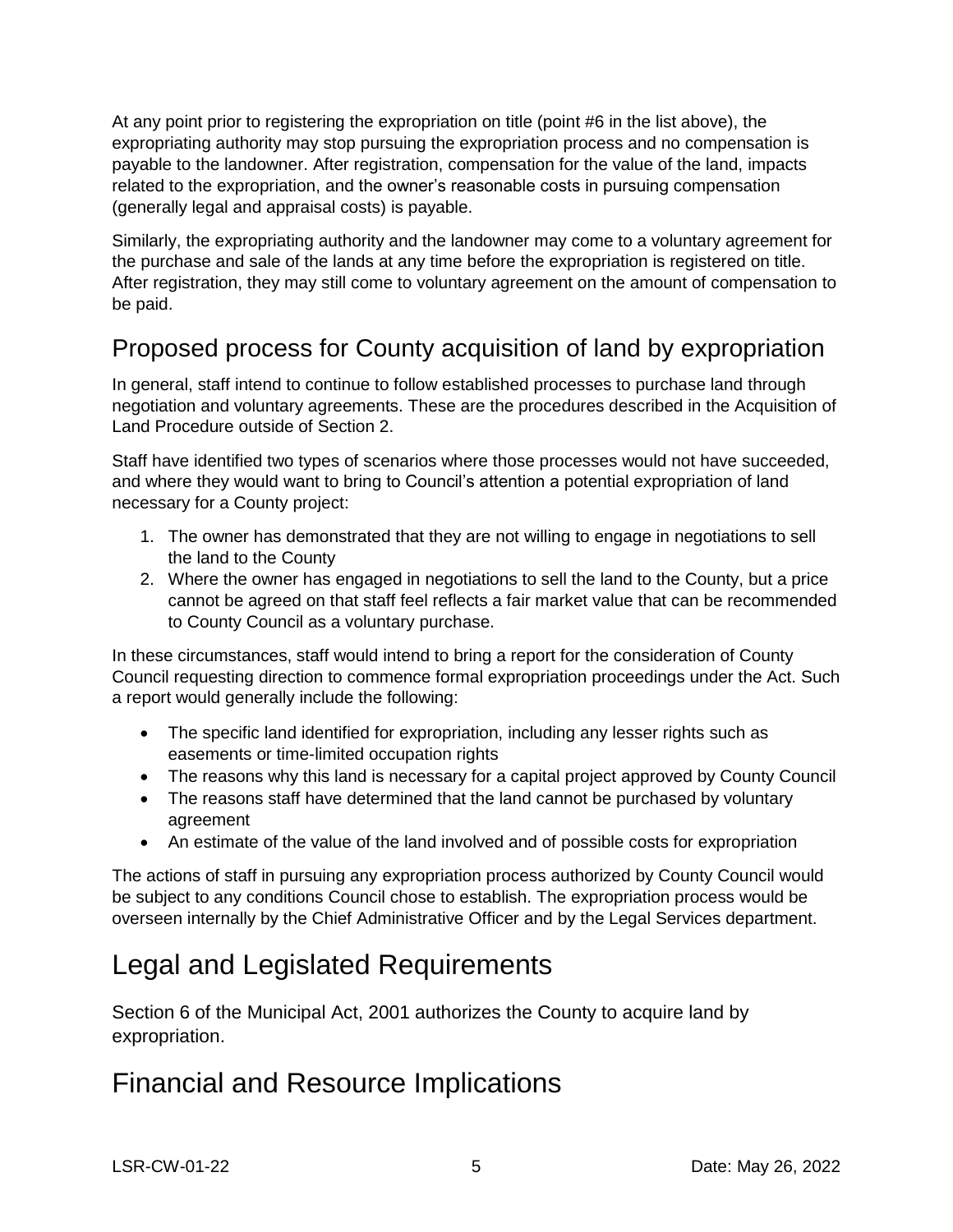There are no specific costs with respect to this report.

Any possible expropriation may have costs related to fair market value compensation to be paid, as well as costs such as legal; appraiser, and surveyor fees for both the County and the landowner. Those would be brought forward with a specific request to proceed with expropriation proceedings.

# Relevant Consultation

- ☐ Internal (list)
- ☐ External (list)

### Appendices and Attachments

Policy G-GEN-003 and procedure G-GEN-003-002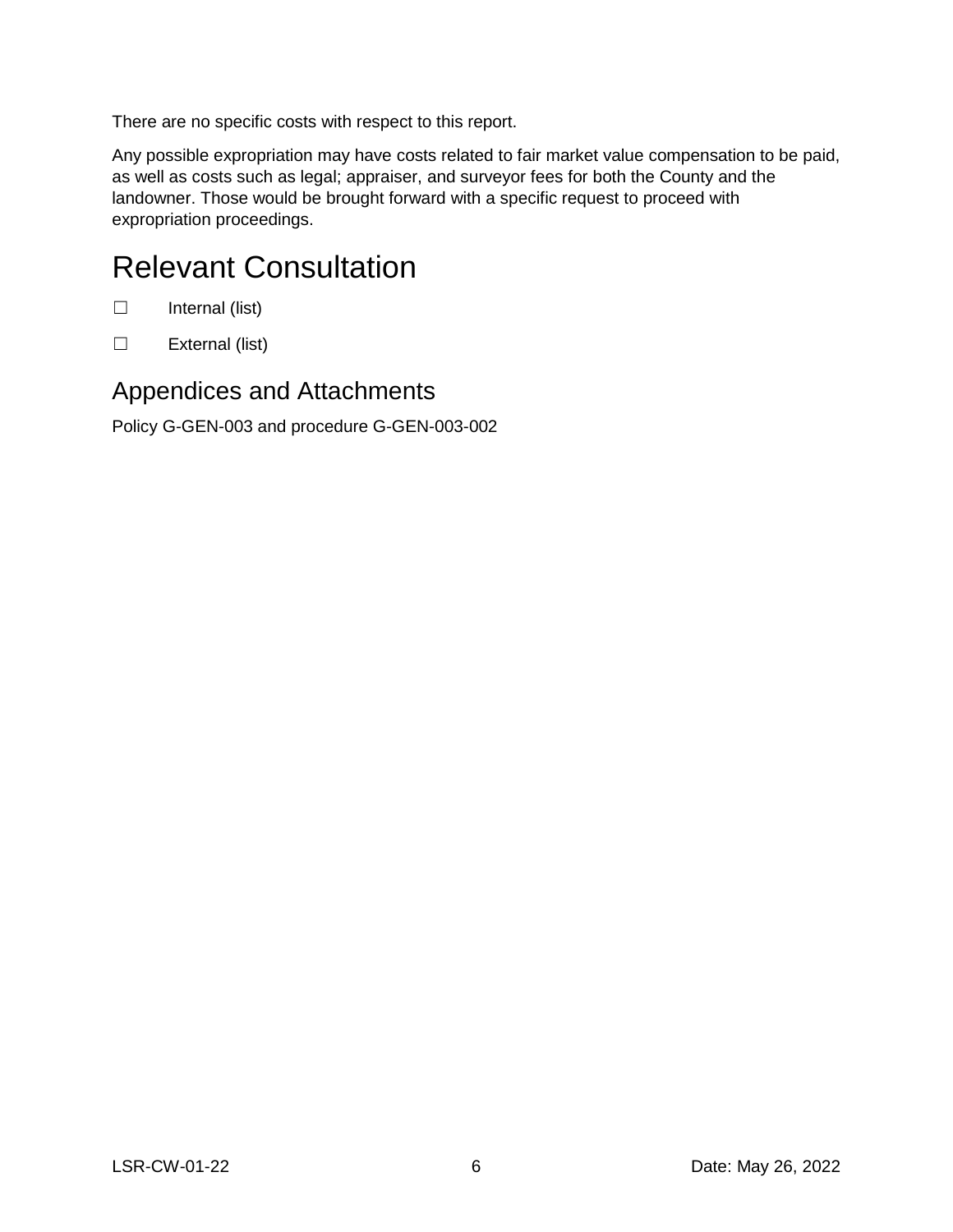

# **Corporate Policy**

### Sale and Acquisition of Land Policy

**Approved by: County Council** Date Approved: June 5, 2012 Replaces: ADM-10-08

Endorsed By: By-law 4765-12 Last Revision Date: May 6, 2008 Scheduled for Review by: 2017

Policy Number: G-GEN-003 **Section: Governance** 

**Sub Section: General** 

**References and Related Documents** 

Municipal Act, 2001, S.O. 2001, c.25, Section 270 **Sale of Land Procedure Acquisition of Land Procedure** 

### **Policy Statement**

The County of Grey is accountable for its land holdings including the sale of any such Real Property and the acquisition of new Real Property.

### **Purpose**

The Municipal Act, 2001 requires that all municipalities adopt and maintain a policy with respect to the sale of Real Property. The County of Grey also desires a policy to provide faimess and transparency in the acquisition of Real Property. The purpose of this policy is to set out the procedures to be followed for either the sale or acquisition of Real Property by the County of Grey.

### Scope

This policy applies to all sales and acquisitions of Real Property by the County of Grey.

Grey County Council may declare any Real Property surplus and in the same or subsequent resolution or may proceed to sell such Real Property in accordance with the procedures set out in this policy and associated procedures, as applicable.

### **Definitions**

For the purpose of this policy and associated procedures, the following words shall have the meaning ascribed herein, unless the context otherwise requires:

"Acquisition" shall include all acquisitions of Real Property by the County of Grey.

Sale and Acquisition of Land

1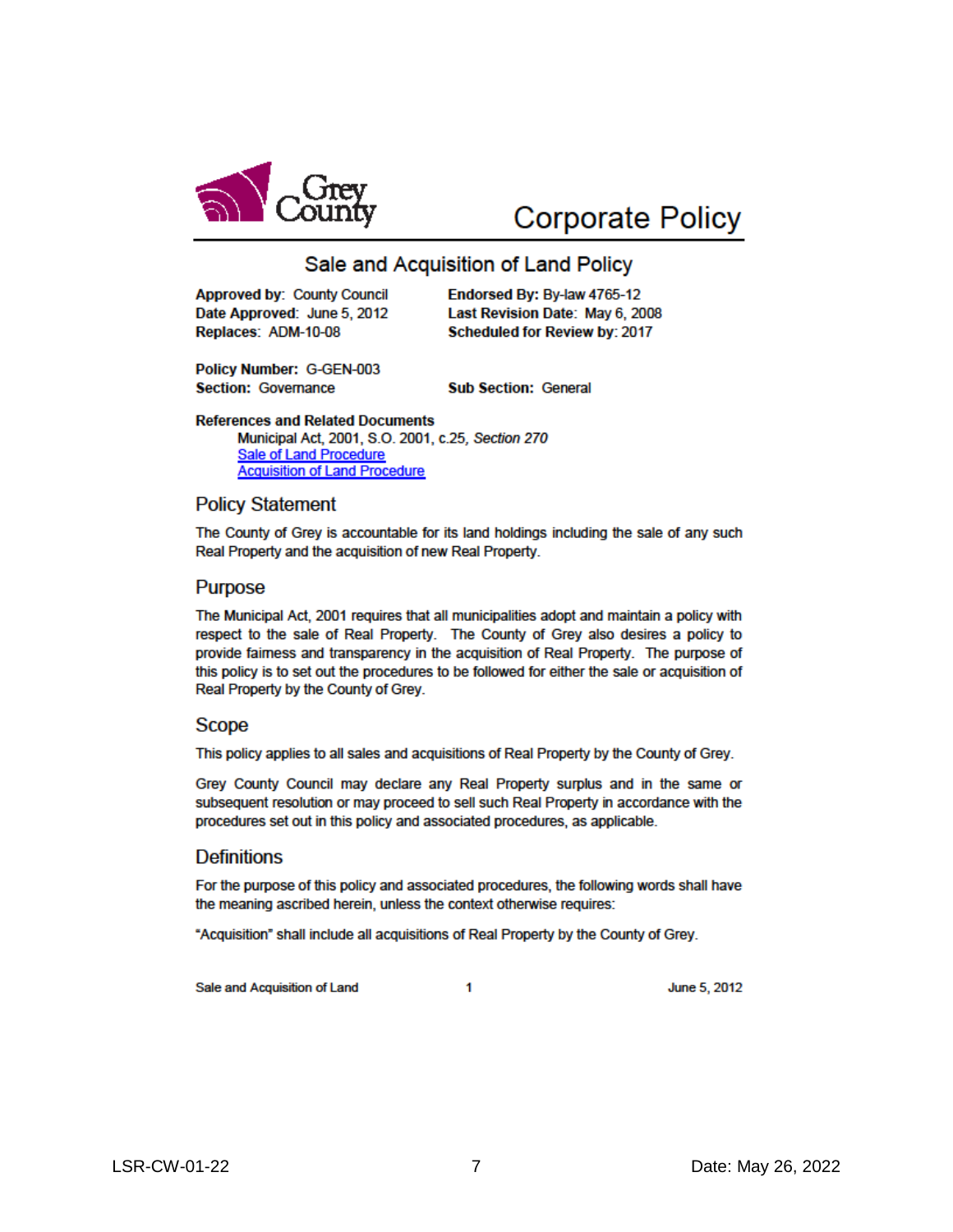"Clerk" means the Clerk of the Corporation of the County of Grey.

"County Council" means the Council of the County of Grey.

"County" means the Corporation of the County of Grey.

"County Road" means a highway over which the County has jurisdiction.

"Damages for Injurious Affection" means the reduction in the market value of the remaining property, where only part of the property is acquired rather than the entire parcel."

"Director of Transportation Services" means the Director of Transportation Services of the County of Grey.

"Expropriations Act" means the Expropriation Act, R.S.O. 1990, c. E26, as amended or any successor legislation.

"Good Condition Farm Fence" means a fence that, as determined by County staff, is capable of holding livestock.

"Local Board" means a municipal service board, transportation commission, public library board, board of health, police services board, planning board or any other board. commission, committee, body or local authority established or exercising any power under any Act with respect to the affairs or purposes of one or more municipalities, excluding school boards and conservation authorities.

"Meeting" means any regular, special committee or other meeting of County Council or its Standing Committees.

"Municipal Act, 2001" means Municipal Act, 2001, S.O. 2001, c25, as amended or any successor legislation.

"Person" includes an individual and a corporation and the successors, assigns, heirs, executors, administrators, or any other legal representatives of a Person to whom the context may apply according to law.

"Purchase" means any transaction whereby an interest in Real Property is transferred to or from the County with or without consideration.

"Real Property" means any interest in lands held or owned by the County, whether such lands are vacant or not, and without limiting the generality of the foregoing includes easements, rights-of-ways and leaseholds of 21 years or more and in the case of a proposed purchase, means the interest that the County proposes to obtain in lands.

Sale and Acquisition of Land

 $\mathcal{D}$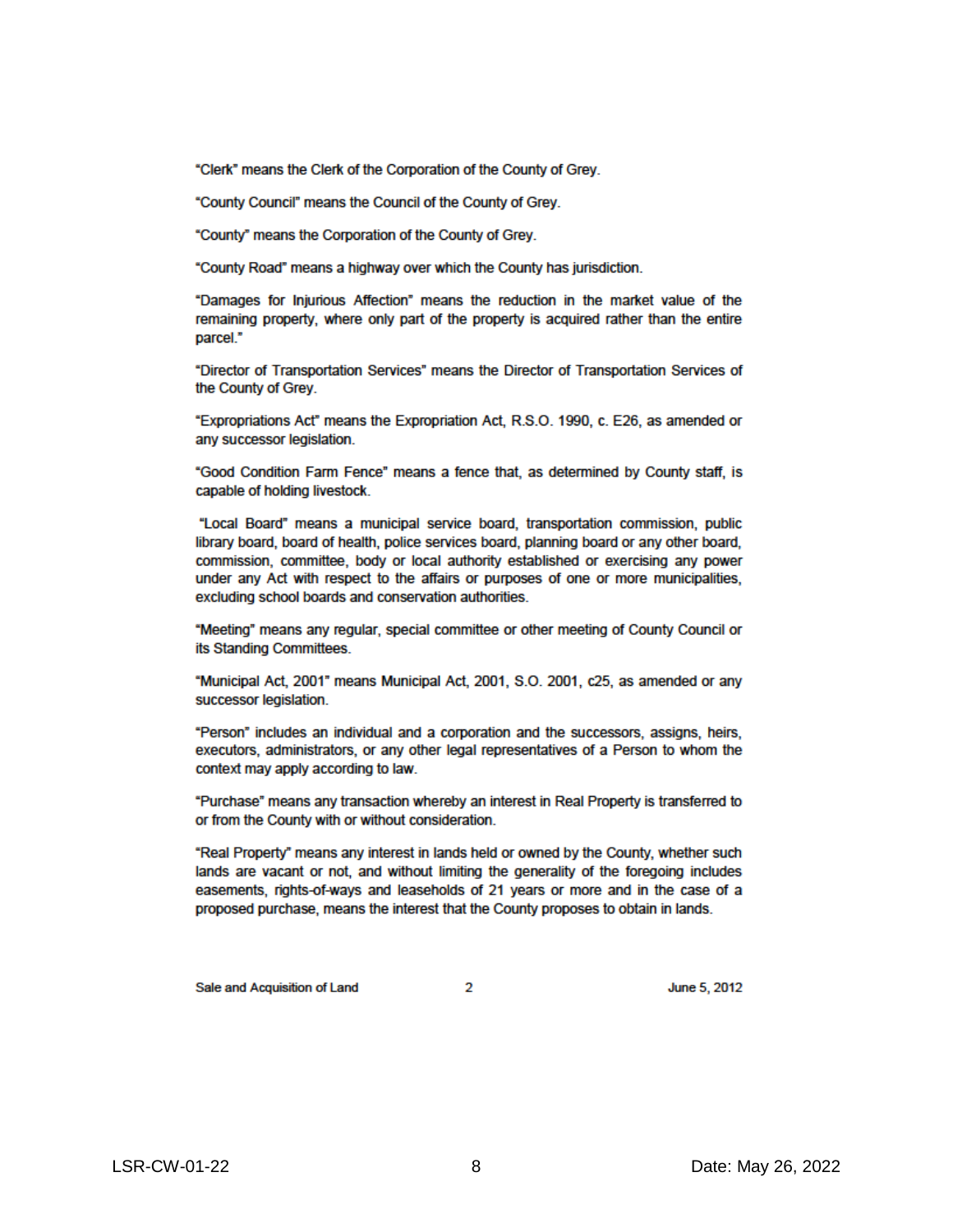"Sale", "sell", "selling" and "sold" means any transaction whereby an interest in Real Property is transferred or disposed of with or without consideration.

"Standing Committee" means a standing committee of County Council as established from time to time by County Council.

"Value" and "valuation" means in the valuation of the fair market value of the Real Property in accordance with Section 2.

Sale and Acquisition of Land

 $\mathbf{3}$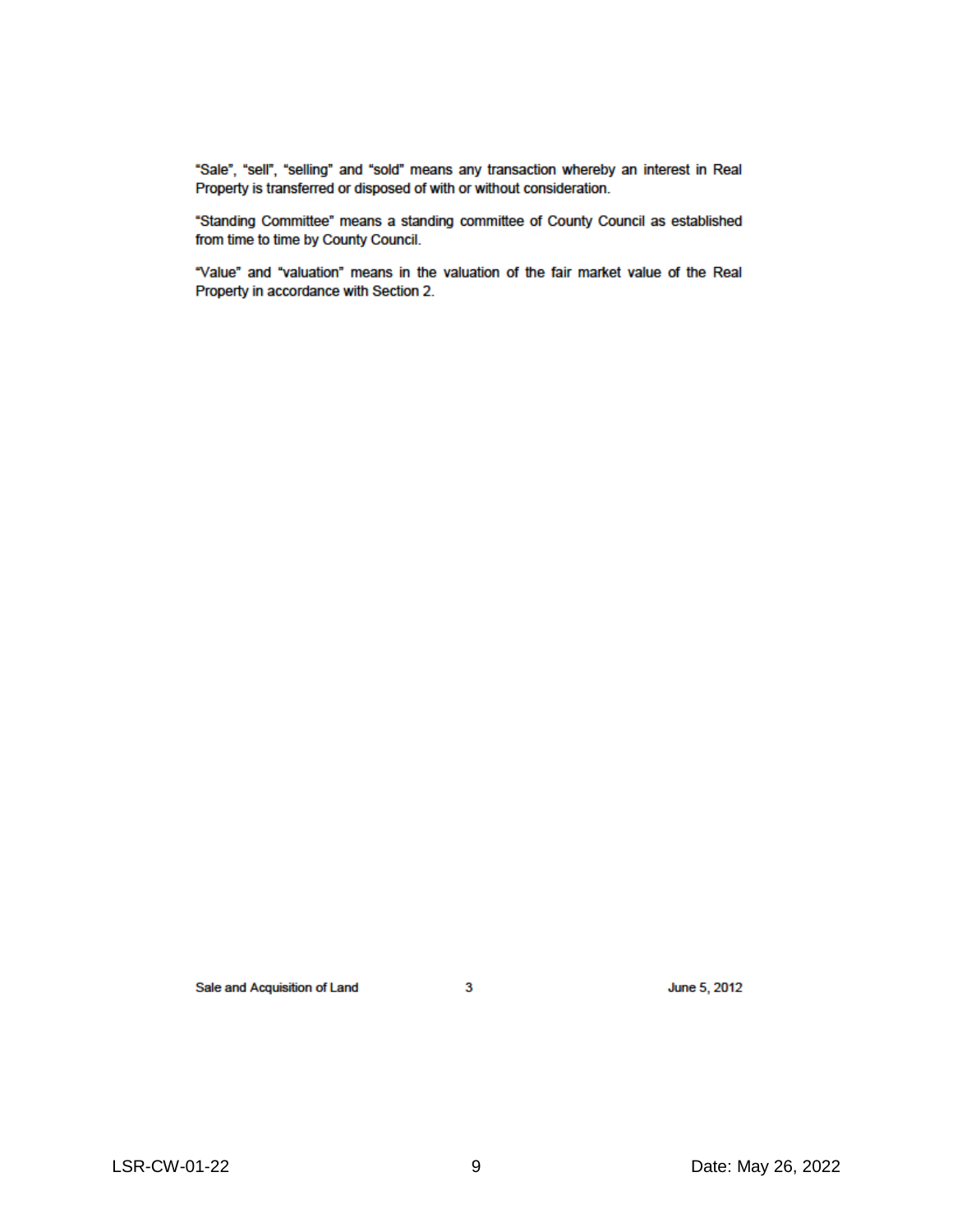

# **Corporate Procedure**

### **Acquisition of Land Procedure**

| <b>Approved by: County Council</b> | Endorsed By: By-law 4866-14              |
|------------------------------------|------------------------------------------|
| Date Approved: September 2, 2014   | Last Modified Date: May 6, 2008; June 5, |
| 2012                               |                                          |
| Replaces: ADM-10-08                | <b>Scheduled for Review by: 2017</b>     |
|                                    |                                          |
| Procedure Number: G-GEN-003-002    | <b>Parent Policy: G-GEN-003</b>          |
| <b>Section: Governance</b>         | <b>Sub Section: General</b>              |

#### **References and Related Documents**

Municipal Act 2001, Section 270 Sale and Acquisition of Land Policy **Sale of Land Procedure** 

#### Purpose

To define the procedures to be followed for all acquisitions of Real Property by the County of Grey.

#### **Scope**

This procedure covers all acquisitions of Real Property by the County of Grey.

### Procedure

#### 1) General Real Property Purchases

- a) County Council approval must be sought before County staff negotiates the purchase of any Real Property. The authority to negotiate as an agent for County Council must first be provided. County Council may delegate the authority to the Chief Administrative Officer or a relevant department Director.
- b) Staff who are delegated the authority to negotiate the purchase of Real Property are entitled to rely on additional County staff to assist with the negotiations; however, the staff member who is the person in the office that is delegated the authority is responsible for ensuring the negotiations are carried out in compliance with the delegation granted.

**Acquisition of Land Procedure** 

1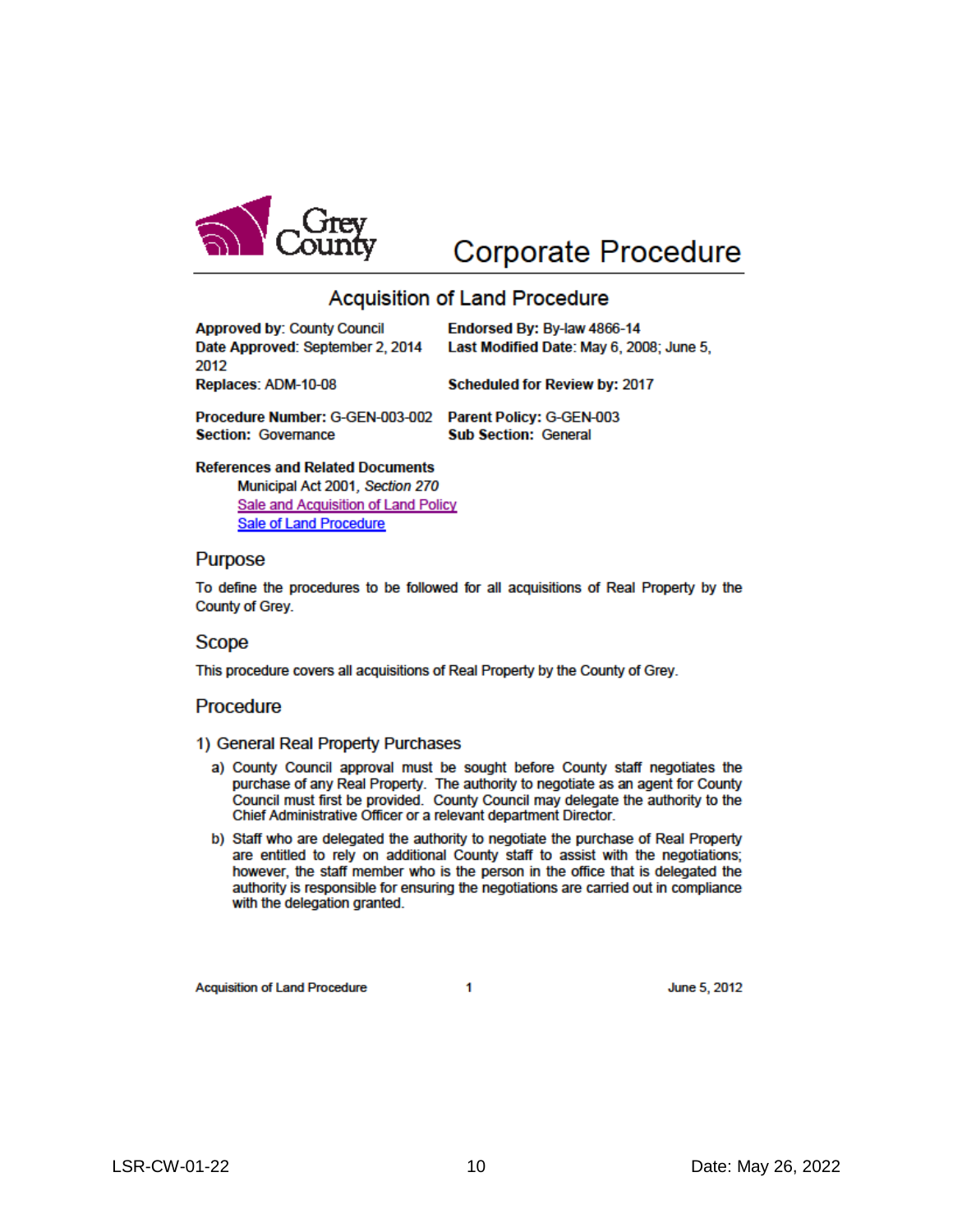- c) The authority granted will be limited to the negotiation of an agreement of purchase sale as an agent for County Council which will not be binding until approved by County Council and executed by the Warden and Clerk.
- d) The final agreement of purchase and sale will be ratified by by-law of County Council.
- e) The responsibility for receiving staff reports and making recommendations for the acquisition of Real Property under this policy for County Council approval is the appropriate Standing Committee.

#### 2) Real Property Purchases by Expropriation

a) Where it is deemed necessary, expropriation may be authorized by County Council. In these circumstances the requirements of the Expropriation Act will be followed.

#### 3) Road Purposes Purchases

- a) The Director of Transportation Services or his/her designate is authorized to negotiate in accordance with this procedure the purchase of Real Property that is in his opinion required for road purposes. For negotiations beyond the scope of this procedure all offers will be without prejudice to the County of Grey until endorsed by County Council.
- b) In the event that it appears to County Council that a larger amount of Real Property can be acquired from any particular owner at a more reasonable price and on terms more advantageous than those upon which the immediately required Real Property can be acquired, County Council may direct that such larger amount be acquired.
- c) Recommendations to purchase property for road purposes shall be presented to the Standing Committee and recommended to County Council.
- d) With the exception of 3(b), the Warden and Clerk are authorized to execute all necessary documents related to Real Property acquisitions for road purposes once approved by County Council and is exempt from the requirement of a by-law in Section 1(d).

### 4) Real Property Acquired as a Result of a Land Severance

a) For severances of properties on County roads:

i. a road widening of 5.2 metres (17 feet) is to be conveyed in support of the County's long term goal of acquiring 30.5 metres (100 feet) right of way widths throughout its road system. For severances, road widening will be conveyed to the County on both the severed and retained parcels which will be added as a condition of consent. For properties located within settlement areas the required road widening will be determined by the Director of Transportation Services or his/her designate;

**Acquisition of Land Procedure** 

 $\mathcal{P}$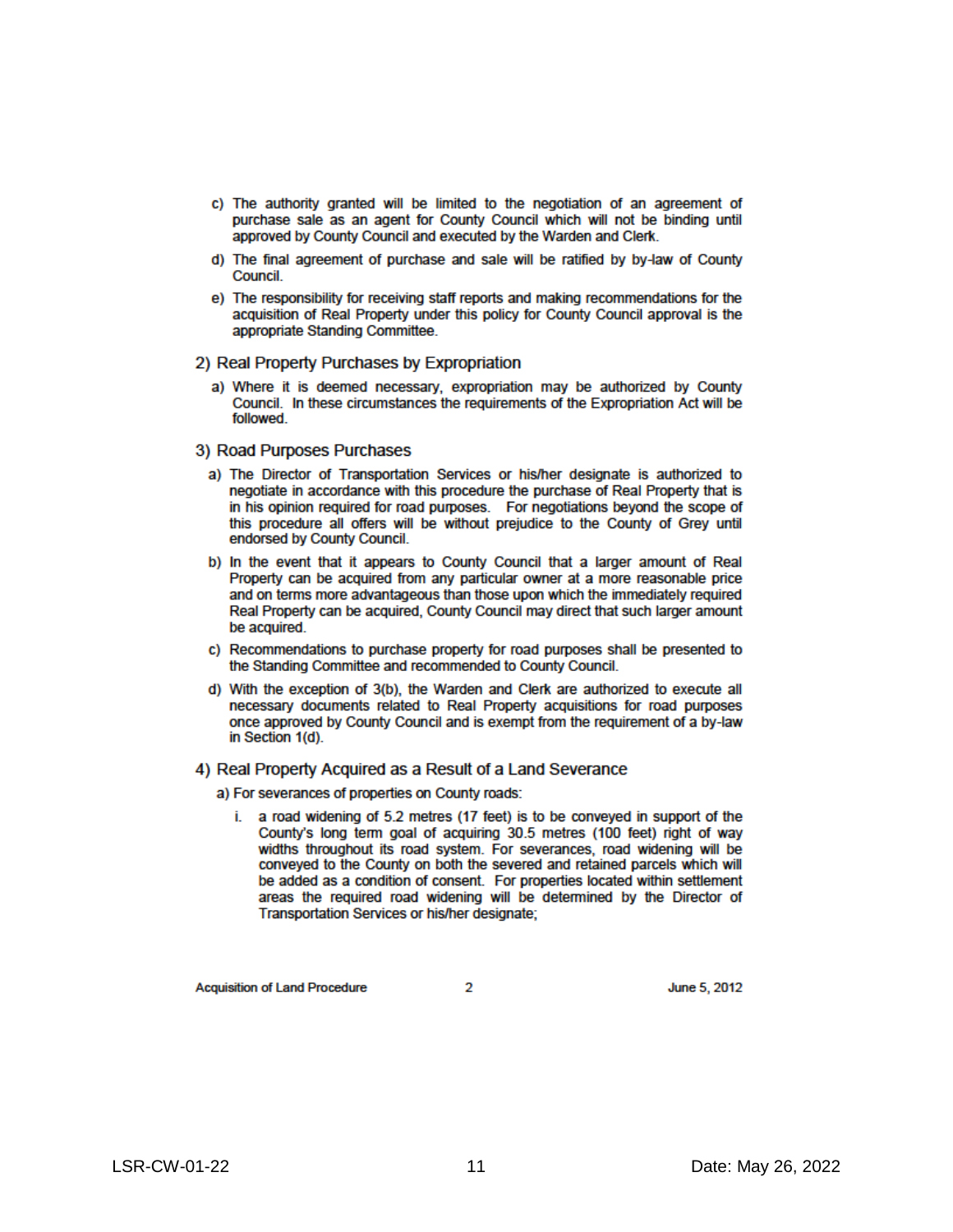- ii. a road widening of greater than five (5) metres will be conveyed if in the County's sole opinion future right-of way requirements will exceed 30 metres. For severances, road widening will be conveyed to the County on both the severed and retained parcels which will be added as a condition of consent;
- geometric considerations will meet the current standards as outlined in the iii. Geometric Design Standards for Ontario Highways;
- iv. the landowner shall bear all the costs of the conveyance.
- b) Acquisitions under Section 4 are exempt from requirements of 1(a), 1(c), 1(d) and 3(c) and the Warden and Clerk are authorized to execute all necessary documents to acquire Real Property as a result of a land severance.
- c) Any exceptions to the requirements of 4(a)(i) and 4(a)(ii) would need to be considered and approved by County Council.

5) Approved Guidelines for Purchasing Property for Roads' Purposes

The value of Real Property being purchased for road strip widening is dependent of several factors including:

- Usage of the existing property
- Size of the existing parcel of land
- **Residential setback** ۰
- **Damages for Injurious Affection**  $\bullet$

#### 6) Determination of Level of Compensation

- a) Compensation paid to a Person for Real Property acquired by the County for roads related purposes shall be as set out in Schedule "A" attached hereto.
- b) Where deemed appropriate the Director of Transportation or his designate is hereby authorized to negotiate beyond the approved schedule, without prejudice, on an individual basis and no negotiation shall be binding on the County until reported to the Standing Committee for its consideration and endorsement by **County Council.**

June 5, 2012

3